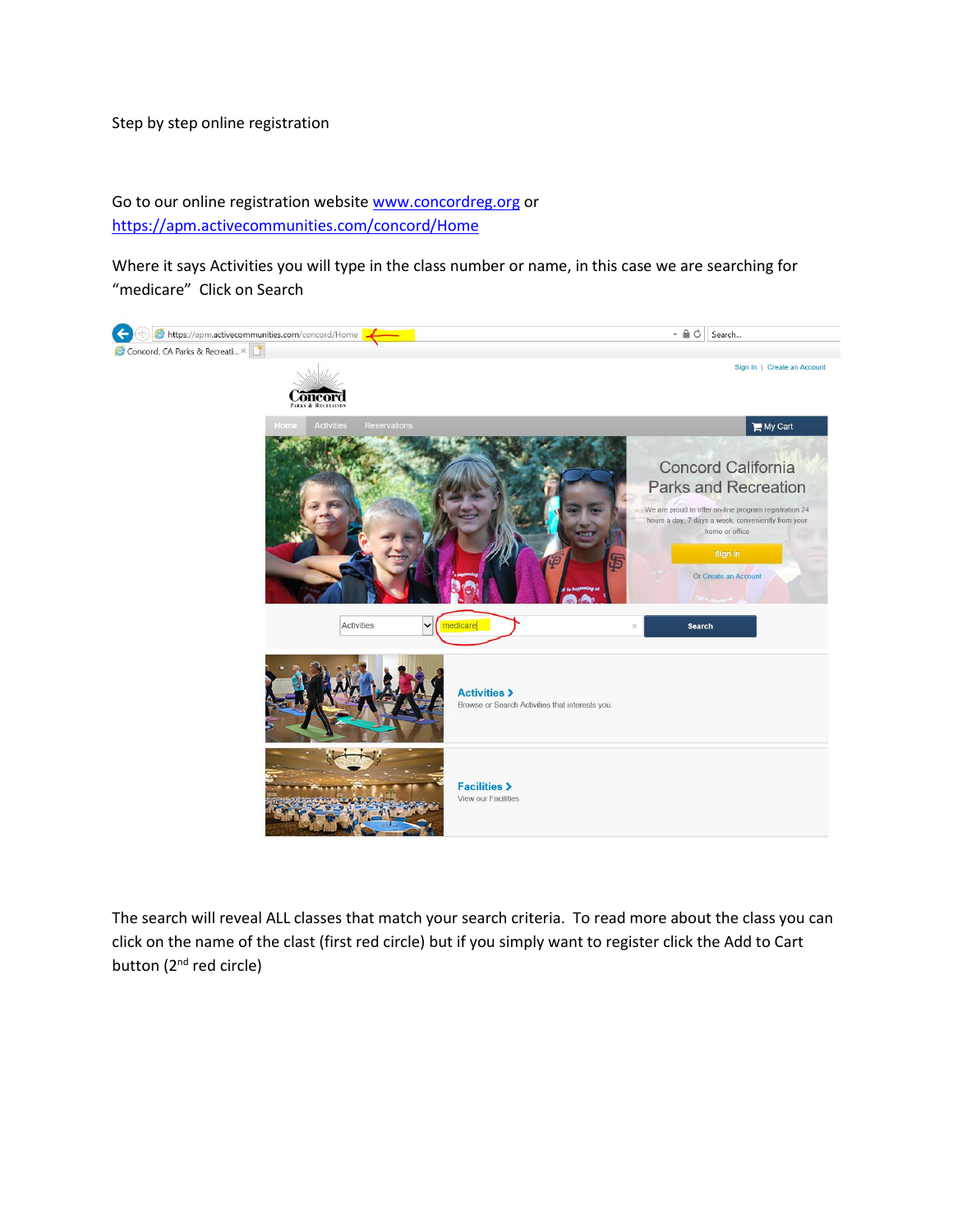

 $My$  Cart

## **Activity Search**

> Home Page > Activity Search

k.

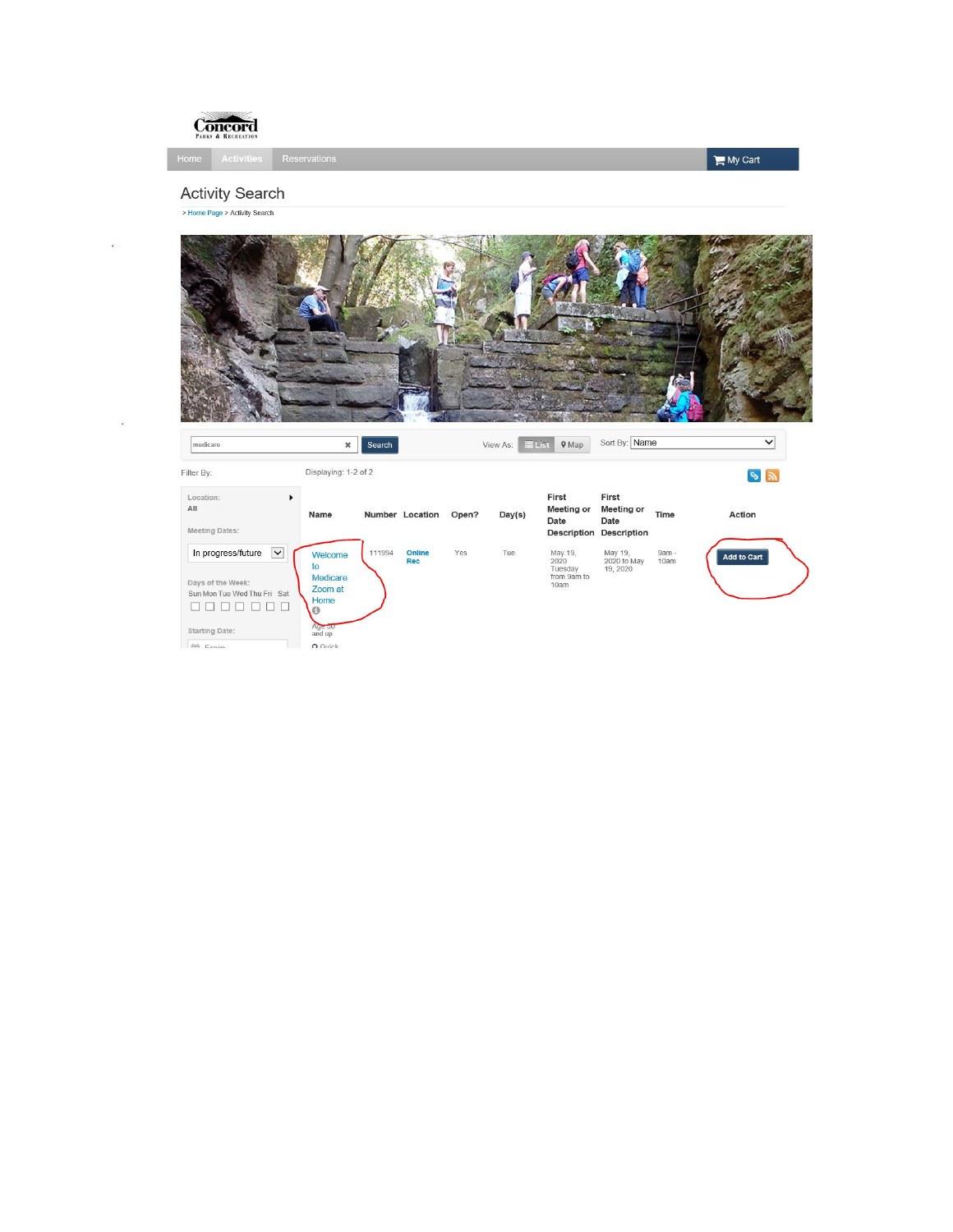## When add to cart, it will ask you to login.<br> $\sum_{\text{MAM}}$  & REGRATION

| > Home Page > Login                                         |                                                                                                                                                                                                                                   |
|-------------------------------------------------------------|-----------------------------------------------------------------------------------------------------------------------------------------------------------------------------------------------------------------------------------|
| If you do not have an account, please create a new account. | To access the features of this site, you must have a password-protected customer account.<br>If you have an account and haven't logged in yet, click on Forgot your password below, and a temporary password will be sent to you. |
|                                                             | Already have an account?                                                                                                                                                                                                          |
|                                                             | Login                                                                                                                                                                                                                             |
|                                                             | Email                                                                                                                                                                                                                             |
|                                                             | Password                                                                                                                                                                                                                          |
|                                                             | I'm not a robot<br>reCAPTCHA<br>Privacy - Terms                                                                                                                                                                                   |
|                                                             | Forgot your password?                                                                                                                                                                                                             |
|                                                             | Login                                                                                                                                                                                                                             |
|                                                             | Don't have an Account?                                                                                                                                                                                                            |
|                                                             | <b>Create New Account</b>                                                                                                                                                                                                         |

You will have 3 options:

- 1. If you have previously registered for a class with the City of Concord, you should have a login and password. You will need to contact us to establish one. Call 925-671-3320 or [concordsc@cityofconcord.org](mailto:concordsc@cityofconcord.org)
- 2. If it has been some time since logging in and you forget your password, Click the Forget Password link.
- 3. If this is the first time you have ever taken a class with the City, you can create an account.

Any problems or error notifications, please contact staff for help.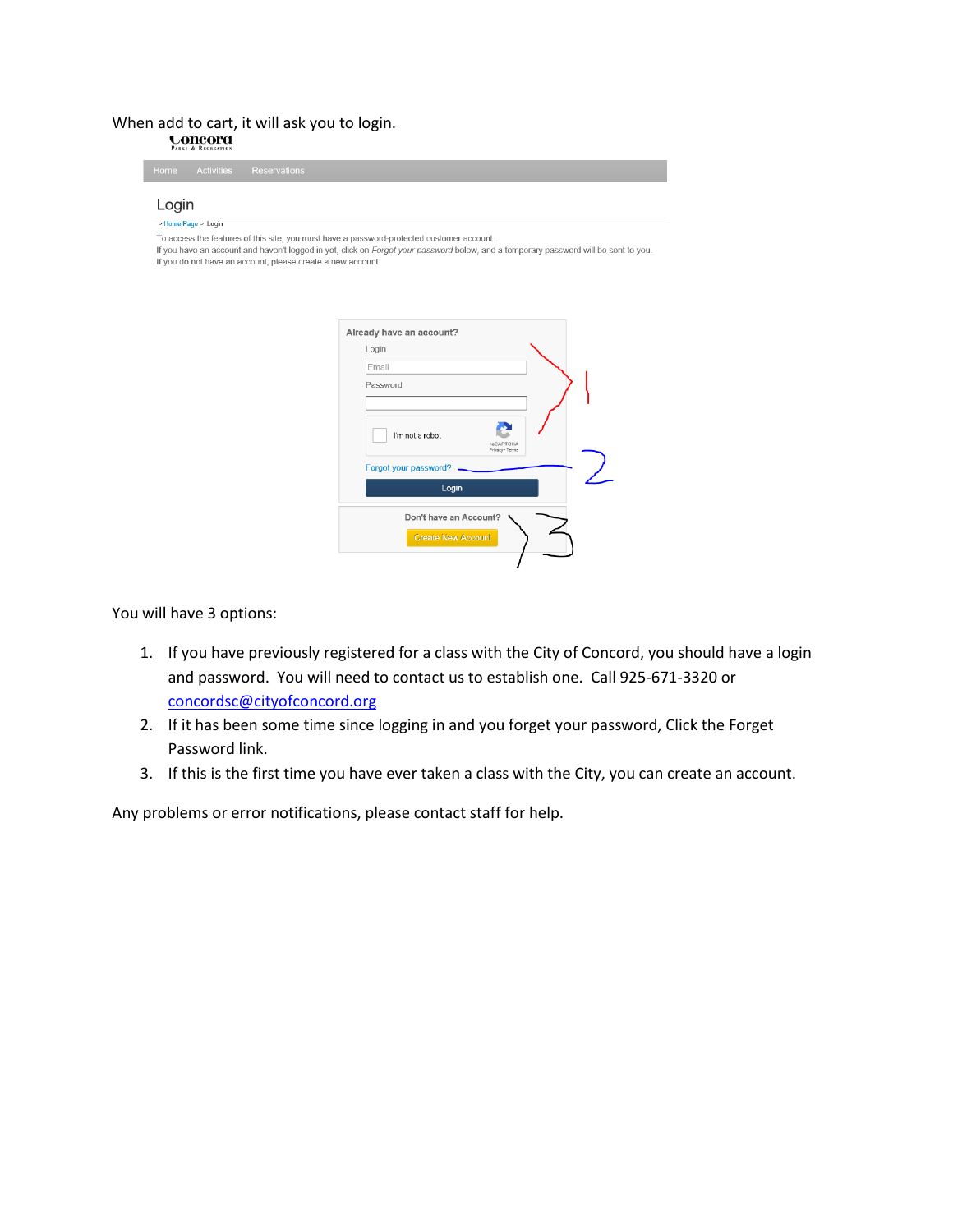Once you have a login, fill in your email, password, and ck the I'm not a robot check box (this will ask you to ID pics that match the description) Click Login

| Home  | <b>Activities</b>   | Reservations                                                                                                                                                                                                                                                                                     | My Cart |
|-------|---------------------|--------------------------------------------------------------------------------------------------------------------------------------------------------------------------------------------------------------------------------------------------------------------------------------------------|---------|
| Login |                     |                                                                                                                                                                                                                                                                                                  |         |
|       | > Home Page > Login |                                                                                                                                                                                                                                                                                                  |         |
|       |                     | To access the features of this site, you must have a password-protected customer account.<br>If you have an account and haven't logged in yet, click on Forgot your password below, and a temporary password will be sent to you.<br>If you do not have an account, please create a new account. |         |
|       |                     | Already have an account?                                                                                                                                                                                                                                                                         |         |
|       |                     | Login                                                                                                                                                                                                                                                                                            |         |
|       |                     | caryltynan@yahoo.com                                                                                                                                                                                                                                                                             |         |
|       |                     | Password                                                                                                                                                                                                                                                                                         |         |
|       |                     |                                                                                                                                                                                                                                                                                                  |         |
|       |                     | I'm not a robot<br>reCAPTCHA<br>Privacy - Terms                                                                                                                                                                                                                                                  |         |
|       |                     | Forgot your password?                                                                                                                                                                                                                                                                            |         |
|       |                     | Login                                                                                                                                                                                                                                                                                            |         |

You know you are logged in when you see your name in upper right. If you have multiple people in your family, you can choose the drop down menu and select who in your family you would like to register. Once selected, click next.

Don't have an Account? Create New Account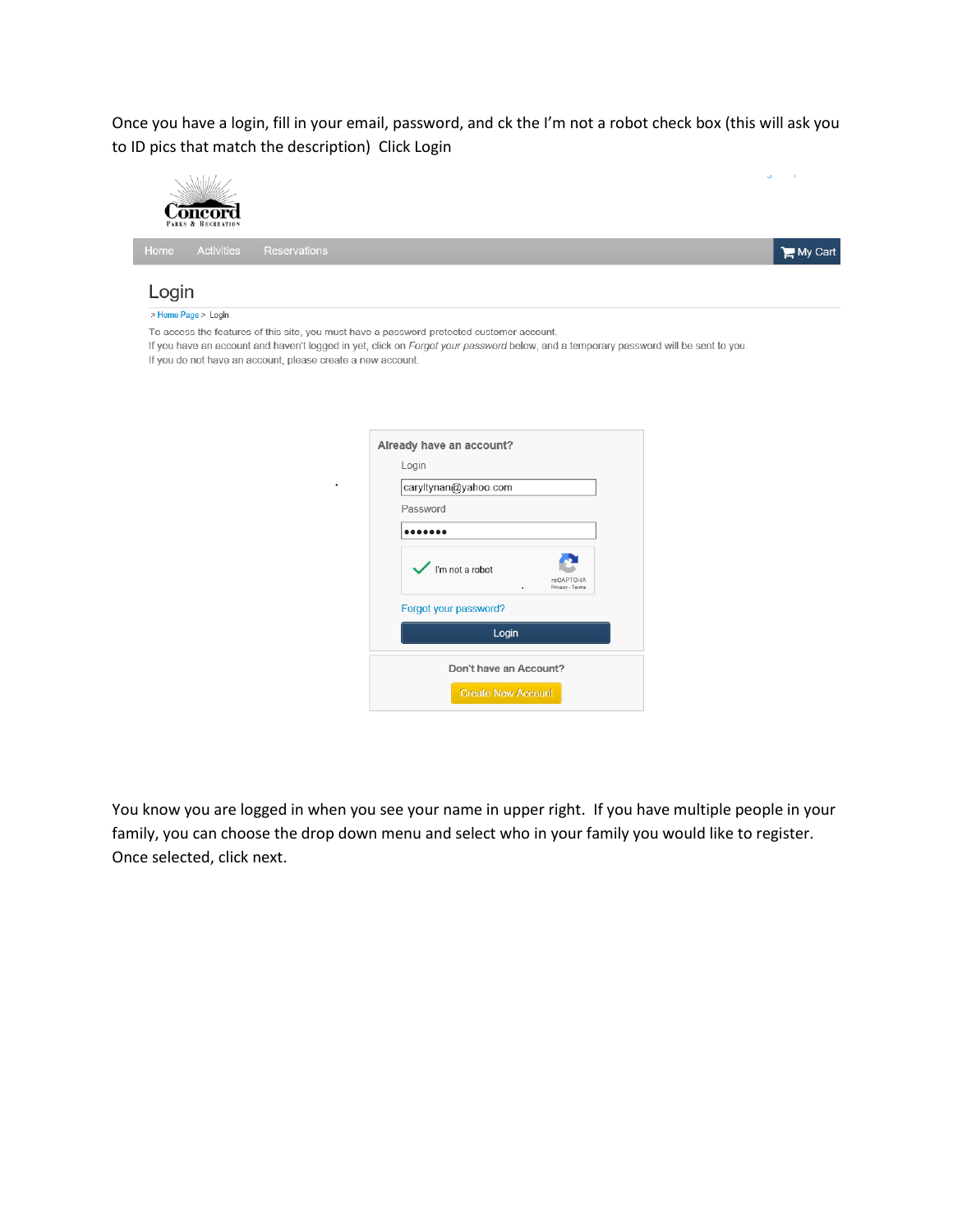|                                                    |                                                                                    |             | Welcome, Michael<br>My Account   My Wish List   Sign Out |
|----------------------------------------------------|------------------------------------------------------------------------------------|-------------|----------------------------------------------------------|
| <b>Activities</b><br>Home                          | <b>Reservations</b>                                                                |             | $\blacksquare$ My Cart                                   |
|                                                    | Enrollment: Welcome to Medicare Zoom at Home                                       |             |                                                          |
| > Home Page > Activity Search > Enrollment Process |                                                                                    |             |                                                          |
|                                                    |                                                                                    |             |                                                          |
|                                                    |                                                                                    |             |                                                          |
|                                                    | select participant                                                                 | additional  | ĸ<br>fees                                                |
|                                                    |                                                                                    | information |                                                          |
| <b>Select Participant</b>                          | Don't see the person you want to add in this drop down? Create a new Family Member |             |                                                          |

Click how you heard about the class, in this case an email blast from the city. Then Click Next.

|                                                                        |                    |                    |      | $My$ Cart (1) |
|------------------------------------------------------------------------|--------------------|--------------------|------|---------------|
| Enrollment: Welcome to Medicare Zoom at Home                           |                    |                    |      |               |
| > Home Page > Activity Search > Enrollment Process                     |                    |                    |      |               |
|                                                                        |                    |                    |      |               |
|                                                                        |                    | $\overline{2}$     | R    |               |
|                                                                        | select participant | additional         | fees |               |
|                                                                        |                    | <b>information</b> |      |               |
| Activity Questions: Welcome to Medicare Zoom at Home                   |                    |                    |      |               |
|                                                                        |                    |                    |      |               |
|                                                                        |                    |                    |      |               |
|                                                                        |                    |                    |      |               |
| <b>Activity Questions:</b><br>Answer some questions for this activity. |                    |                    |      |               |
|                                                                        |                    |                    |      |               |
| *How did you hear about this activity? (Required)                      |                    |                    |      |               |
| <b>Activity Guide</b><br>Referred by Family or Friend                  |                    |                    |      |               |
| Social Media (Facebook, Instagram, Nextdoor etc.)<br>Email             |                    |                    |      |               |

The system will let you know how much the class is. In this case it is 0.00. Clic Proceed to Shopping Cart.